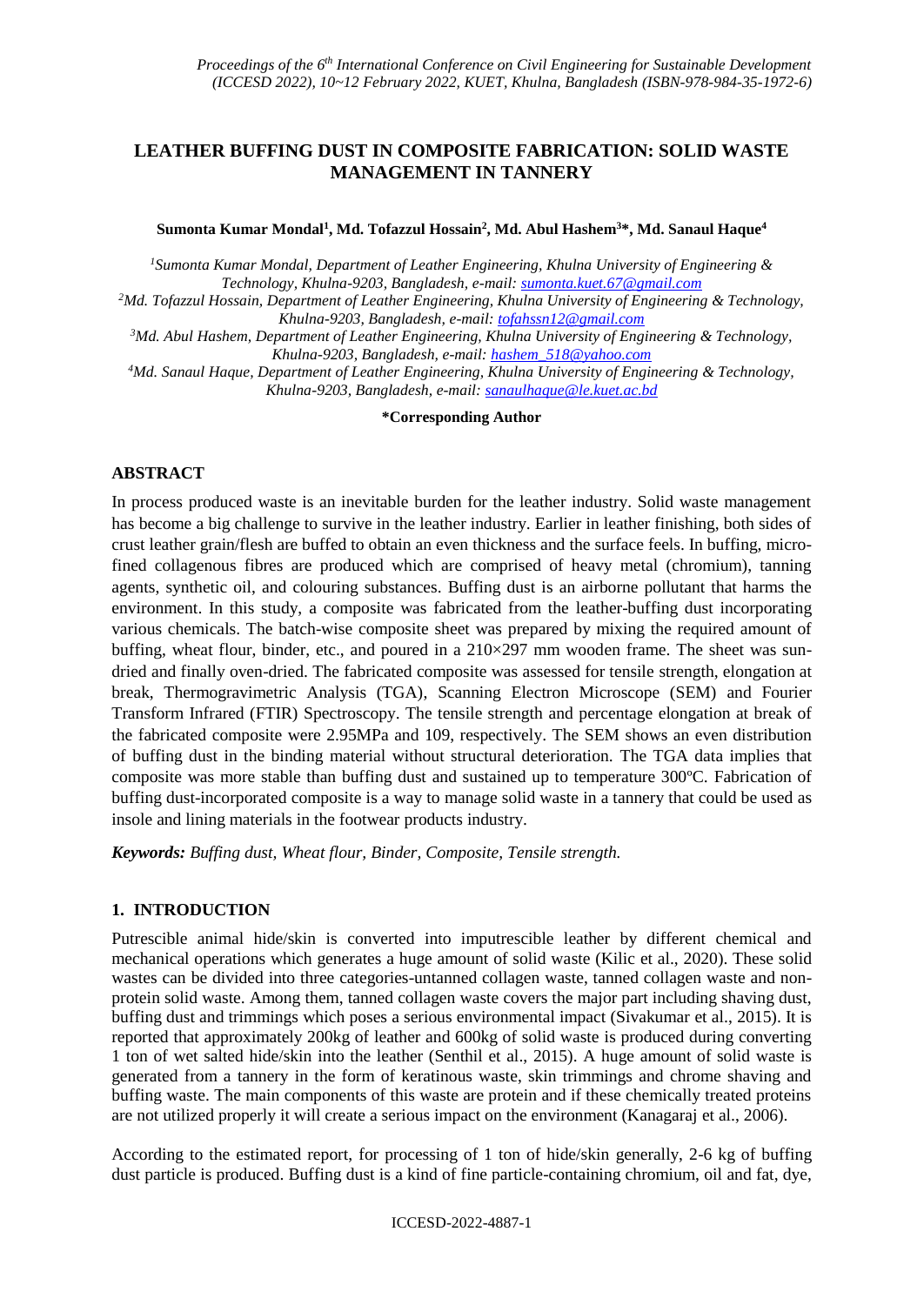etc. (Swarnalatha et al., 2008). These micro-fined particles have carcinogenic characteristics and cause serious health issues like cancer, ulcers, kidney disease etc. (Sethuraman et al., 2013). Leather solid wastes are generally disposed of either by incineration, anaerobic digestion or landfill and also reported that both pyrolysis incineration and bioremediation are effective for buffing dust disposal (Senthil et al., 2015). Landfill of these solid waste cause soil pollution and incineration causes the emission of poisonous gases like sulfur oxide, nitrogen oxides, etc. in the air causing air pollution (Karak et al., 2012).

Researchers are trying to focus on new methods to dispose of leather solid waste. Buffing dust was used for the production of activated charcoal with greater adsorption capacity than ordinary charcoal produced from wood (Sekaran et al., 1998). Buffing dust was utilized as filler for rubbers like butadiene acrylonitrile and carboxylated butadiene acrylonitrile rubber which increased mechanical properties, electric conductivity, thermal ageing, etc. (Chronska & Przepiorkowska, 2008). Chrome shaving dust and buffing dust (1:1) combined with zinc oxide was used as filler for nitrile rubbers which increases strength properties and thermal ageing (Chronska-Olszewska & Przepiorkowska, 2011). Wet-blue chrome shavings and buffing dust with sawdust was used to prepare thermal insulator materials for building and reported that the thermal conductivity of prepared composite was higher than other insulators (Lakrafli et al., 2013). Finished leather waste in combination with plant fibres was used to prepare composite materials with better tensile strength (Teklay et al., 2018). Activated carbon an adsorbent material was prepared from chrome-tanned leather waste for dye adsorption in solution (Yilmaz et al., 2007). Dyed trimmings with natural fibre are used to produce flexible composite sheet material with improved mechanical strength and thermal properties compared to leather (Saikia et al., 2017). Bricks were produced from buffing dust and clay where 5% filling material was recommended for the brick production so that strength properties can be maintained properly (Bitlisli & Karacaki, 2006).

In this study, an attempt was initiated to prepare a composite sheet from leather buffing dust and wheat flour. This research aims to covert hazardous chrome containing buffing dust into a useful biproduct, which ultimately reduces environmental pollution. Composite sheets were prepared by mixing buffing dust, wheat flour, glycerin, Busan 30L, latex adhesive and fish oil. The prepared composite sheet was characterized for its mechanical properties like tensile strength, percentage (%) of elongation at break etc., and physicochemical properties like Thermogravimetric Analysis (TGA), Scanning Electron Microscope (SEM) and Fourier Transform Infrared (FTIR) spectroscopy.

# **2. METHODOLOGY**

### **2.1 Materials**

Leather buffing dust was collected from SAF Leather Industries Ltd., Noapara, Jashore, Bangladesh. Wheat flour was collected from a nearby local market, Fulbarigate, Khulna, Bangladesh. Analytical grade chemicals were used in this research and all these chemicals were purchased from a local scientific store, Khulna, Bangladesh.

### **2.2 Preparation of composite sheet**

### **2.2.1 Moistness count in buffing dust**

Water content in the buffing dust was determined by following the standard method (ASTM D 2216). About 3g buffing dust was taken. Samples were weighted in analytical balance and then kept in a drying oven at 105±1°C for 24 hours. After drying for 24 hours, samples were cooled in a desiccator and the final weight of samples were taken. Finally, the moisture content of the samples was calculated by a standard formula. For accurate data, each experiment was done three times.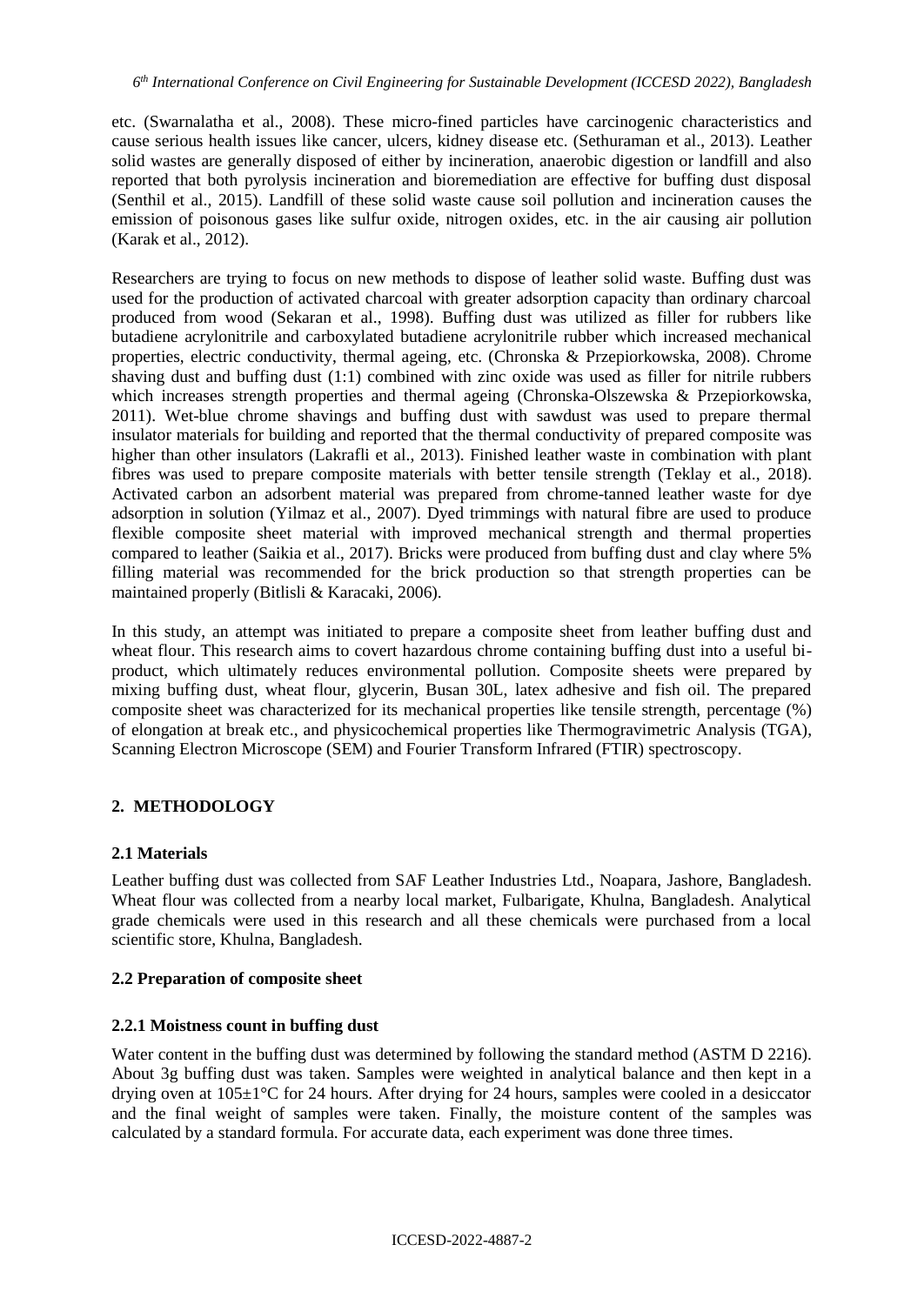## **2.2.2 Wheat flour optimization**

Four samples were prepared for optimizing the dose of wheat flour in composite formation. Each sample contained 25g of buffing dust, 3g of glycerin, 7g of fish oil, 1g of Busan 30L (preservative) but the amount of wheat flour were varied for each sample such as 5, 10, 15 and 20g. For binding 60g of latex was added to each sample and made a paste. Finally, a composite sheet was made. Firstly the sheet was sun-dried then dried in an oven at  $105\pm1\,^{\circ}\text{C}$  for about 48 hours. The fabricated sheets were analyzed for tensile strength and percentage (%) of elongation to optimize the dose of wheat flour in composite preparation.

## **2.2.3 Adhesive optimization**

Six samples were made for the optimization of adhesive dose in composite preparation. Each sample was contained 25g of buffing dust, 15g of wheat flour, 3g of glycerin, 7g of fish oil and 1g of Busan 30L. Adhesive doses were varied- 40, 50, 60, 70, 80 and 90g. The ingredients were mixed to make a paste and a composite sheet was made. Firstly, the sheet was sun-dried and finally, oven-dried at 105±1°C for about 48 hours. Prepared sheets were analyzed for tensile strength and percentage (%) of elongation to compare strength properties and optimize the dose of adhesive in the composite.

## **2.2.4 pH optimization**

Four samples were made containing 25g of buffing dust, 60g of adhesive, 15g of wheat flour, 3g of glycerin, 7g of fish oil and 1g of Busan 30L. pH was maintained by adding sulfuric acid 8.2, 8.7, 9.2 and 9.7 for each sample. Ingredients for each sample were mixed homogenously and made paste. A sheet was formed and which was sun-dried at first then finally oven-dried at  $105\pm1\degree$ C for about 48 hours. Then the prepared sheet was assessed for tensile strength and percentage (%) of elongation to compare strength properties between prepared composite and to optimize the pH.

### **2.3 Assessment of mechanical properties of composite sheet**

For mechanical properties determination, samples were prepared by following the standard procedure (ISO 3376:2011). Tests were carried out at temperature  $20 \pm 2^{\circ}$ C and relative humidity 65  $\pm$  2% for 48 h. For accuracy, each test was done three times.

### **2.4 Physicochemical characterization of composite sheet**

FTIR was done to determine the change and formations of functional groups in the prepared composites. FTIR analysis was done in the spectral range between  $500-4000$  cm<sup>-1</sup> at 4 cm<sup>-1</sup> resolution by using Nicolet 6700 Spectrophotometer (Thermo Scientific, USA). TGA was performed to check the thermal stability of the prepared composites. Analysis was carried out using High Resolution 2950 TGA Thermogravimetric Analyzer. For TGA, samples between 10-20mg weight were kept in platinum-plated with a programmed temperature range at 0-800ºC with a heating rate of 5ºC/min under nitrogen atmosphere with a flow rate of 50 mL/min. The surface morphology of the prepared composite was visualized by scanning electron microscope using SEM Model LEICA Stereo Scan 440.

### **3. RESULTS AND DISCUSSION**

### **3.1 Moistness count in buffing dust**

Moisture content was checked to determine the amount of water content present in the buffing dust. Because too much moisture poses a risk of fungus attack in the composite. To ensure antifungal activity Busan 30L was used in each composite formation. According to data, the moisture content in samples 1, 2, 3 were 9.667, 9.625 and 9.449%, respectively. There was an almost similar amount of moisture present in all three samples. As the water content in buffing dust was very lower, it helps against fungal attacks.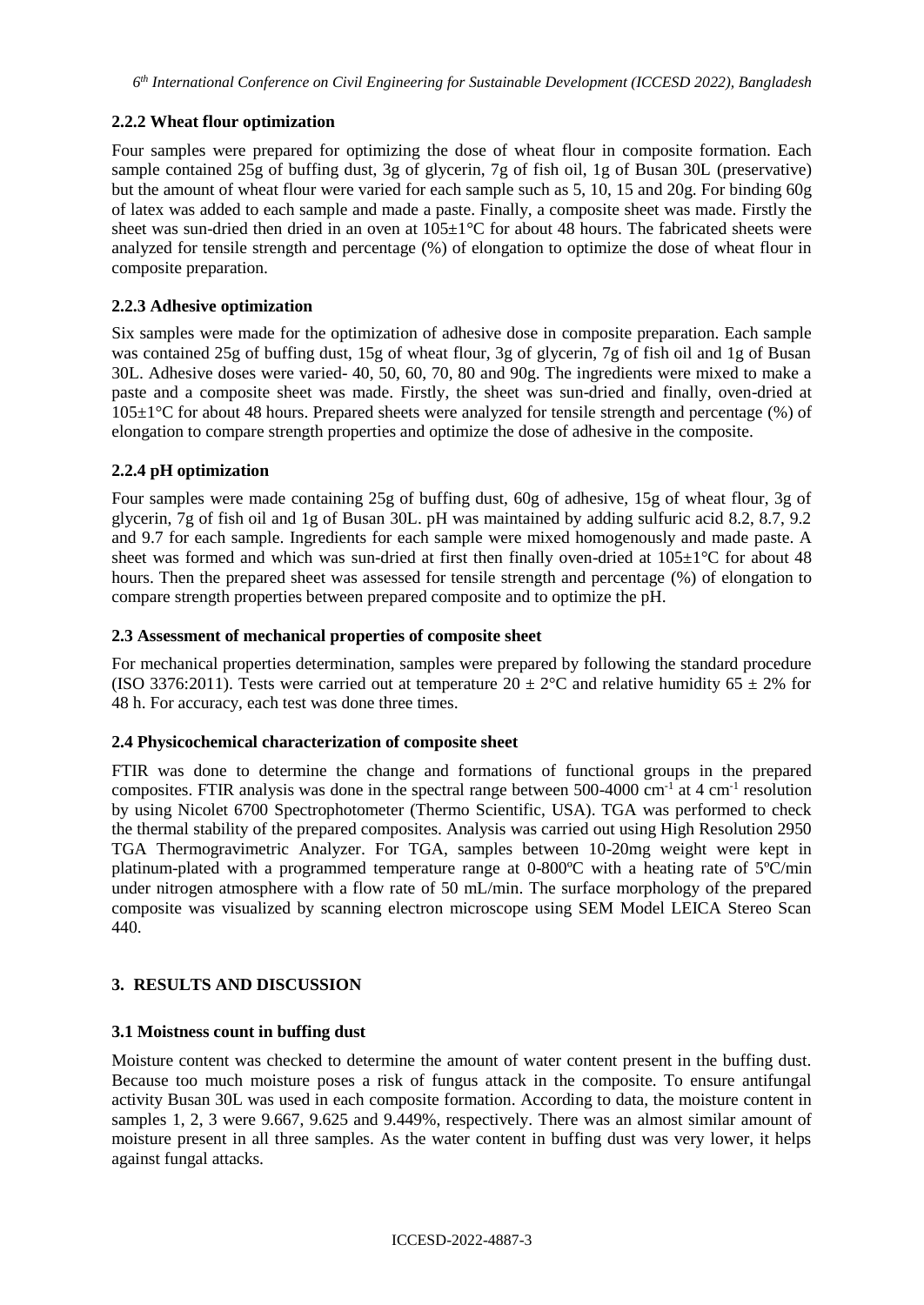#### **3.2 Wheat flour optimization**

For wheat flour optimization, four samples were prepared and their recipe of formation and associated strength properties are shown in Figure 1. Four samples were prepared by using 25g of buffing dust, 3g of glycerin, 7g of fish oil, 1g of Busan 30L but the amount of wheat flour were varied for each sample- 5, 10, 15 and 20g. For binding 60g of latex, adhesive was added to each sample. Figure 1 shows that for 5g of wheat flour tensile strength and percentage (%) of elongation were 0.69 MPa and 87. When wheat flour amount was increased to 10g tensile strength and percentage (%) of elongation were increased 0.87MPa and 90, accordingly. For 15g of wheat flour, tensile strength and percentage (%) of elongation both were increased 2.95MPa and 109, individually. During 20g of wheat flour, tensile strength and percentage (%) of elongation both were decreased 1.59MPa and 107, respectively. Tensile strength and percentage (%) of elongation values were decreased because a higher amount of wheat flour can not form a bond with adhesive and buffing dust in the composite as a result strength values were decreased.



Figure 1: Wheat flour optimization for the composite sheet

#### **3.3 Adhesive optimization**

For adhesive optimization, six samples were prepared and their ratio and associated strength properties were shown in Table 1. Six samples were prepared using 25g of buffing dust, 15g of wheat flour, 3g of glycerin, 7g of fish oil and 1g of Busan 30L. Adhesive doses were varied like 40, 50, 60, 70, 80 and 90g for six composites. Table 1 shows that tensile strength and percentage (%) of elongation values for 40, 50, 60, 70, 80 and 90g adhesive were 1.11MPa & 87, 1.42MPa and 97, 2.95MPa and 109, 2.35MPa and 114, 2.25MPa and 119, 1.64MPa and 96, respectively. Tensile strength and percentage (%) of elongation values were increased up to 60g of adhesive dose then values were decreased for further variation because if binder content is too high there is no sufficient reinforcement material to create a polymeric bond with the excess binder matrix which results in lower physical strength.

Table 1: Adhesive dose optimization for the composite sheet

| <b>Tensile strength</b> |                  |                 |
|-------------------------|------------------|-----------------|
| Amount of adhesive (g)  | (MPa)            | % of elongation |
| 40                      | $1.11 \pm 0.063$ | $87 + 3.055$    |
| 50                      | $1.42 \pm 0.115$ | $97 \pm 3.055$  |
| 60                      | $2.95 \pm 0.699$ | $109 \pm 7.023$ |
| 70                      | $2.35 \pm 0.246$ | $114\pm 6.110$  |
| 80                      | $2.25 \pm 0.760$ | $119\pm5.033$   |
| 90                      | $1.64 \pm 0.165$ | 96±4.000        |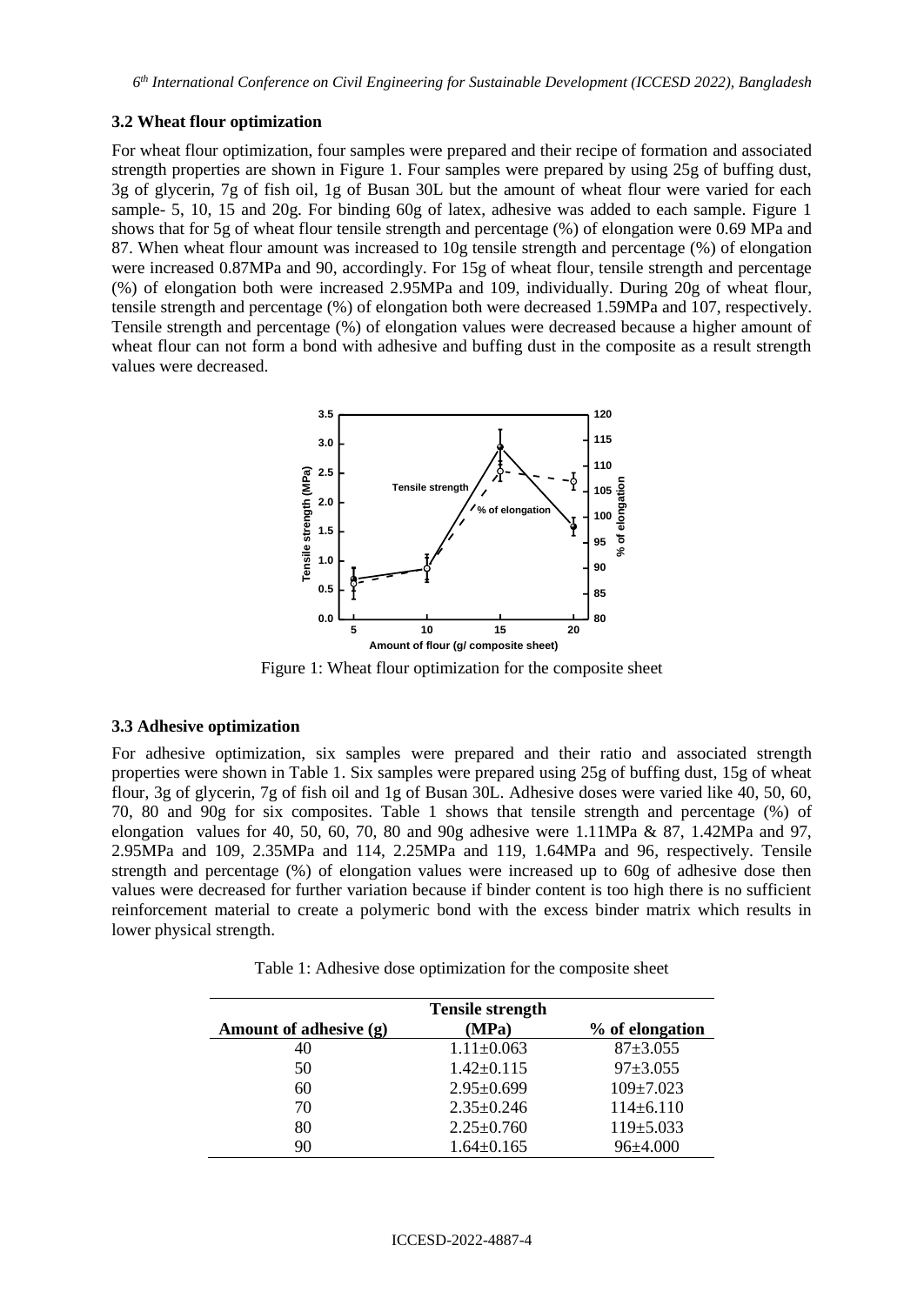### **3.4 Optimization of pH**

pH optimization was done by preparing four composites, composite recipe and associated strength properties are shown in Figure 2. Four samples were prepared using 25g of buffing dust, 60g of adhesive, 15g of wheat flour, 3g of glycerin, 7g of fish oil and 1g of Busan 30L and pH values were 8.2, 8.7, 9.2 and 9.7 for each sample. Figure 2 indicates that at pH 8.2 tensile strength and percentage (%) of elongation were 2.34MPa and 106. As the pH increases to 8.7 tensile strength and percentage (%) of elongation values, 2.95MPa and 109 were also increased. For pH 9.2 tensile strength and percentage (%) of elongation, both values 2.27MPa and 119 were decreased. On the other hand, at pH 9.7 tensile strength was increased but the percentage (%) of elongation was decreased.



Figure 2: pH optimization for the composite sheet

### **3.5 Optimized mechanical properties and application of composite sheet**

Analyzing optimized factors such as dose of wheat flour, adhesive and pH, different mechanical properties were obtained. A combination of 25g of buffing dust, 15g of wheat flour, 60g of natural rubber latex binder, 3g of glycerin, 7g of fish oil and 1g of Busan 30L exhibited greater mechanical properties. An artificial grain finish was applied on the surface of the prepared composite. The finished composite was smooth on surface feel (Figure 3), light-weight, flexible and elastic in nature. An increase in natural rubber latex amount significantly increases tensile strength and elongation properties which incorporates elastic nature in the composite and reduces brittleness. Tensile strength and percentage (%) of elongation at break for finished composite maintaining optimal factors were 2.95MPa and 109, respectively. Results indicate that comparative physical properties such as tensile strength were almost similar but elongation at break was increased for a higher amount of latex dose than previous studies shown in Table 2 and it is suitable for making insole and lining materials for the footwear products industry.

Table 2: Mechanical properties of the fabricated composite

| <b>Parameters</b>       | This study       | Senthil et al., 2015 |
|-------------------------|------------------|----------------------|
| Tensile strength, (MPa) | $2.95 \pm 0.699$ | $4.19 \pm 0.44$      |
| Elongation at break (%) | $109\pm7.023$    | $3.99 \pm 0.81$      |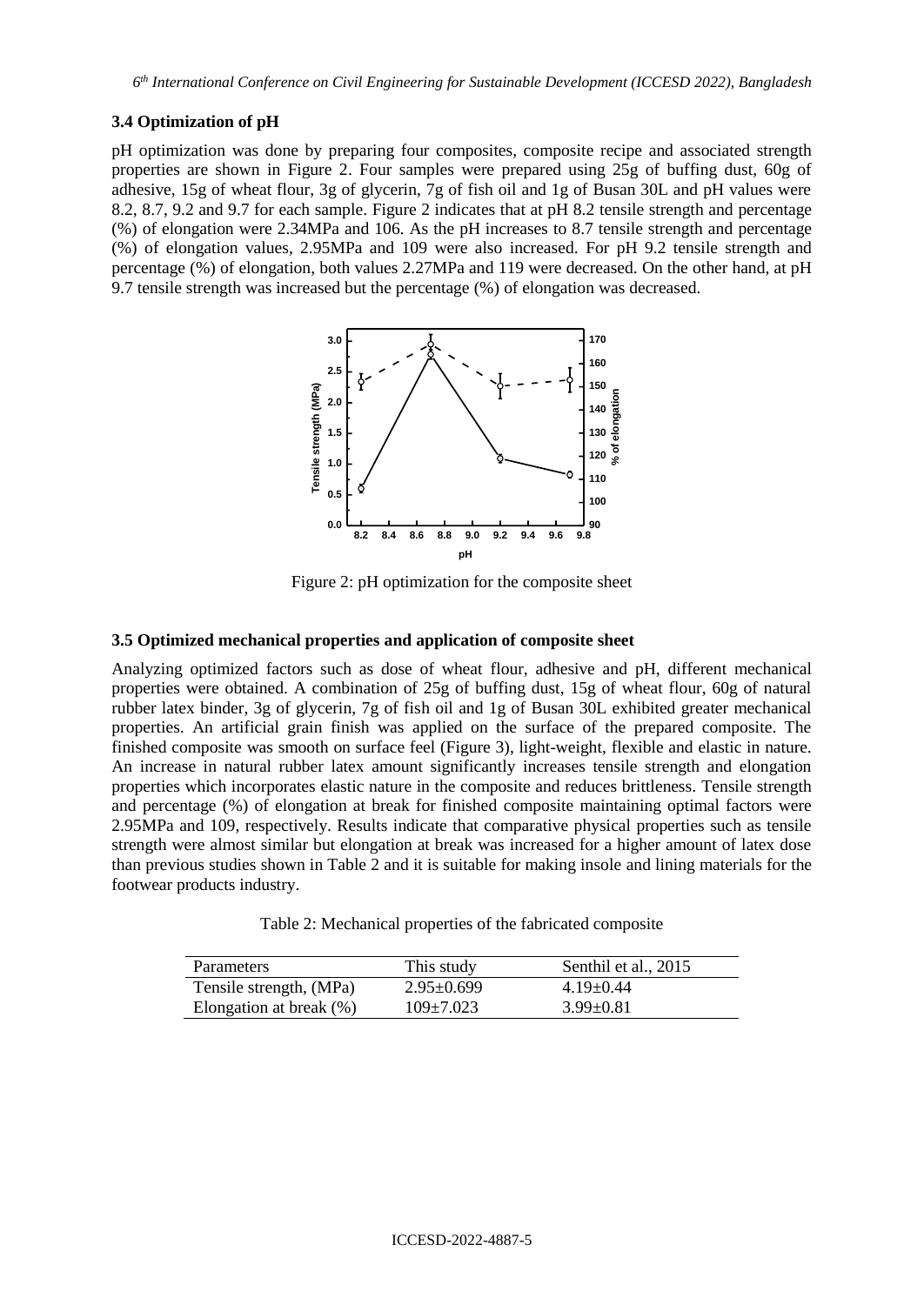

Figure 3: The finished surface of the prepared composite

### **3.6 FTIR analysis**

In the FTIR analysis (Table 3), a band stretching was observed at 2900 cm<sup>-1</sup> attributed to the vibration of the –CH bond (Swarnalatha et al., 2008). Aromatic –CH bending vibration was identified at 1186 cm<sup>-1</sup>, and a -CO stretch vibration was observed at 1052 cm<sup>-1</sup>. The intense bands around 1643 cm<sup>-1</sup> and 1540 cm<sup>-1</sup> were attributed to the C-O stretching vibration and N-H bending vibration of protein particles (Prochon et al., 2020). A band at 1370–1380 cm<sup>-1</sup> was observed which could be due to phenolic extending vibration of –OH and aliphatic –CH misshapen in methyl groups of latex. The exceptional stretching at the top around  $852 \text{ cm}^{-1}$  was for vibration of the Cr(III) species (Swarnalatha et al., 2008).

| Serial no. | Wavelength $(cm-1)$ | <b>Functional groups</b> |
|------------|---------------------|--------------------------|
| 1.         | 852                 | Cr (III)                 |
| 2.         | 1052                | -CO                      |
| 3.         | 1186                | Aromatic -CH             |
| 4.         | 1370-1380           | -OH and aliphatic -      |
|            |                     | <b>CH</b>                |
| 5.         | 1540                | N-H                      |
| 6.         | 1643                | C-O                      |
|            | 2900                | -CH                      |

Table 3: FTIR analysis of the prepared composite sheet

#### **3.7 TGA analysis**

TGA was performed to check the thermal stability of raw buffing dust and the fabricated composite. Figure 4 (a) & (b) depicts the thermal stability of raw buffing dust and fabricated composite. For buffing dust, initial weight loss was observed around 110°C and for the composite was around 160°C. This weight loss could be due to the moisture present in the buffing dust and composite (Senthil et al., 2015). Next weight loss was observed around 130-270°C for buffing dust and around 180-290°C for prepared composite. This weight loss happened because organic compounds present in buffing dust and composite such as tannin substances, fatty matter and proteins were broken down into intermediate compounds (Islam et al., 2021). On the other hand, natural rubber latex showed thermal degradation between 200-440°C (He et al., 2013). The net weight of remaining buffing dust and composite was 22.58% and 25.08% that means complete degradation above temperature 300°C.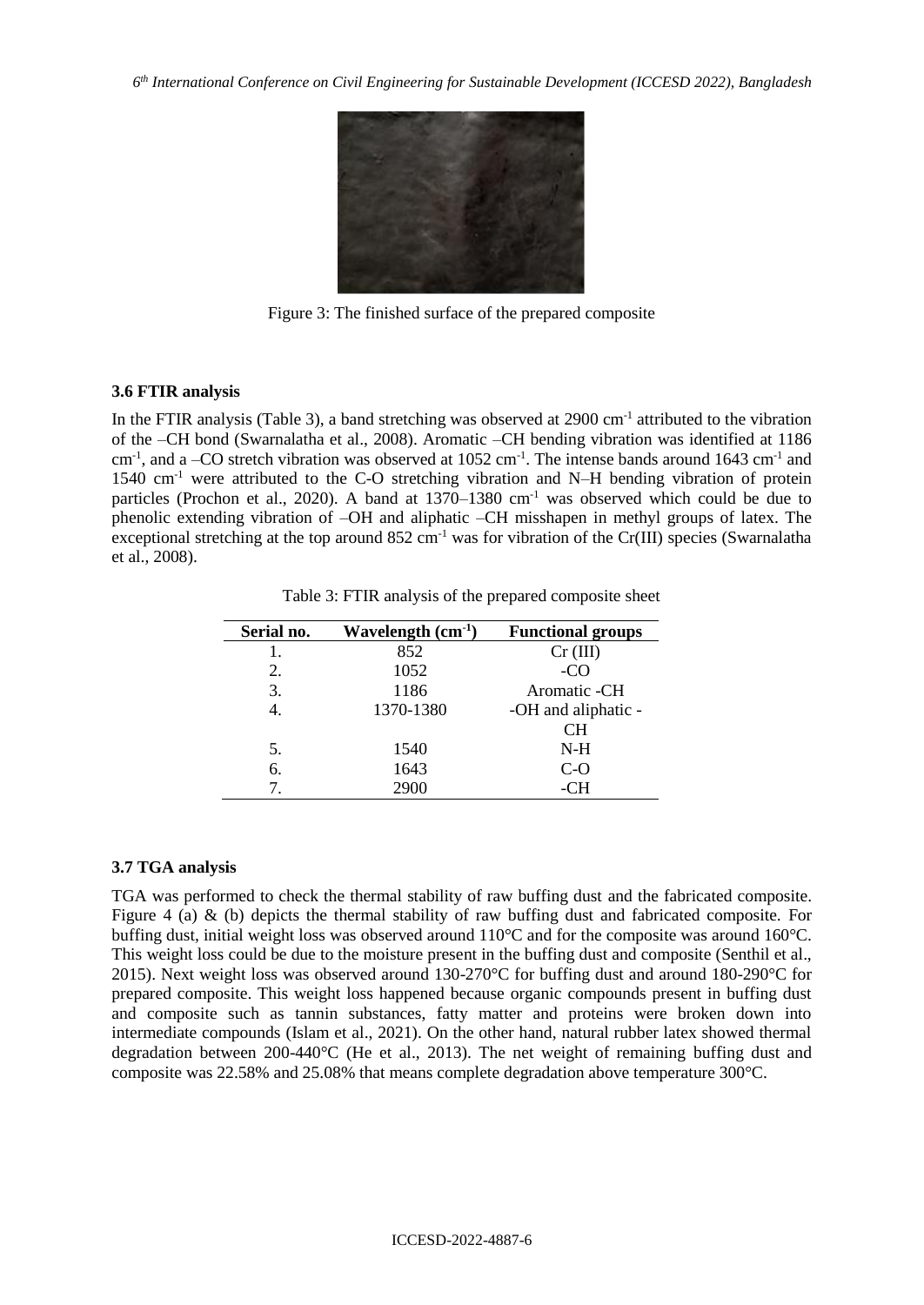

Figure 4: TGA analysis of buffing dust (a) and fabricated composite (b)

# **3.8 SEM analysis**

SEM image of the fabricated composite is depicted in Figure 5. SEM analysis manifests that composite preparation did not alter the fibre orientation of buffing dust. The figure showed that the fine granular buffing dust particles are uniformly dispersed in the latex matrix. Latex properly binds with the particles and showed better bonding strength and associated functional properties.



Figure 5: SEM image of the fabricated composite material

# **4. CONCLUSIONS**

This research investigates that there is a potential of preparing composite sheets from buffing dust and wheat flour using natural rubber latex binder. Among all the optimization process, 25g of buffing dust, 15g of wheat flour, 60g of natural rubber latex binder, 3g of glycerin, 7g of fish oil and 1g of Busan 30L showed the best physical properties with smooth surface feel. This prepared composite can be used as insole and lining materials in the footwear industry, leather products industry and various household applications. The composite sheet is prepared from hazardous chrome containing leather buffing dust into a useful byproduct which ultimately reduces environmental pollution. The fabrication process was cost-effective and easy due to the availability of raw materials and low cost. This proposed method could reduce environmental pollution and produce a valuable byproduct. It could be a viable option for leather solid waste management.